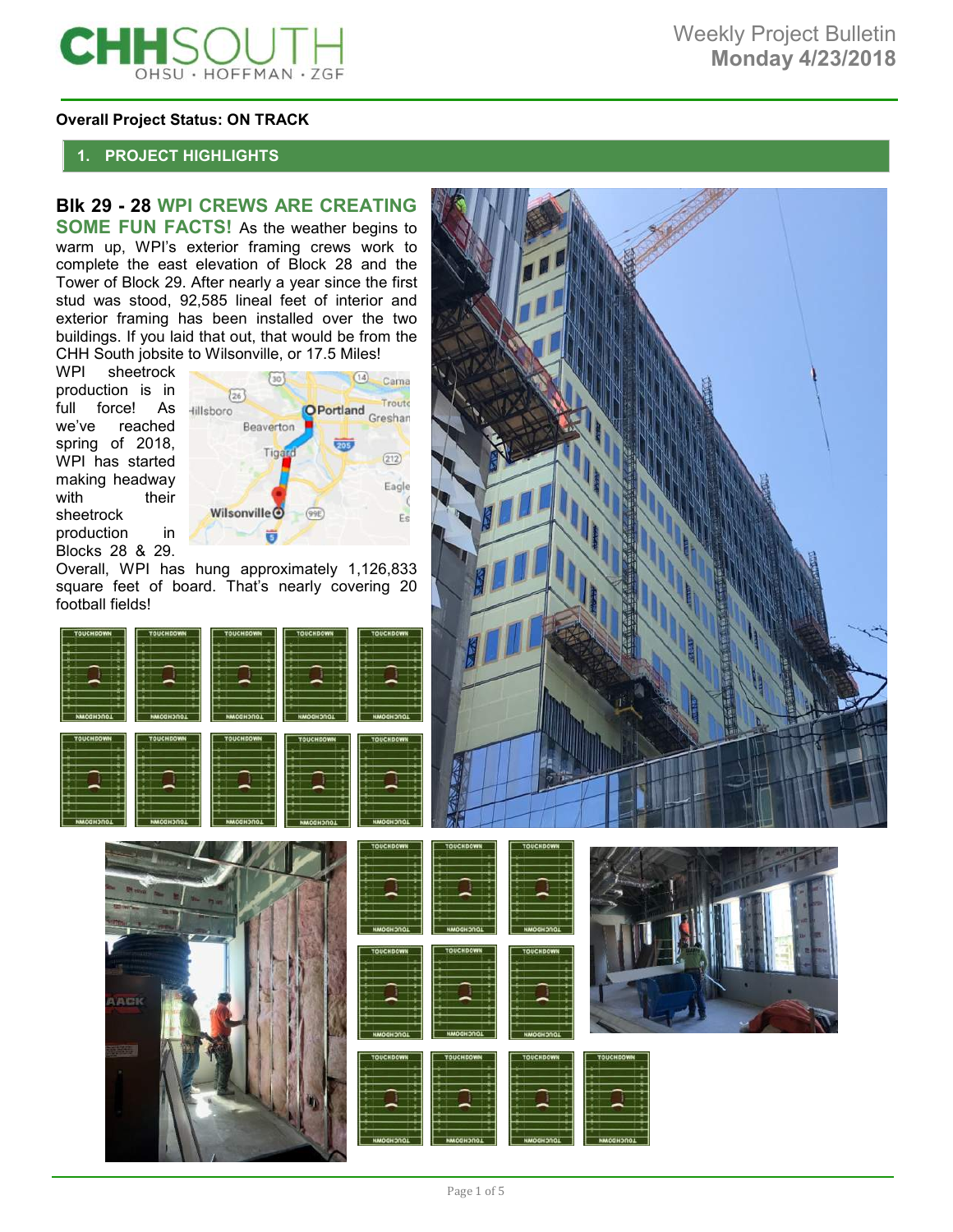



# **Blk 29 DEPARTMENT TOURS HAVE**

**BEGUN!** (clockwise) Metal siding installation has started on the southwest corner; Pizza Oven for the Level 1 Café has arrived; framing and insulation at the Parking Elevators on main lobby; Walk-In Cooler for the Café is installed; site tour with the Lab and Phlebotomy Department (Level 1 and 3); view into the Patient Drop-Off on Curry Street; south elevation of the CHH2!











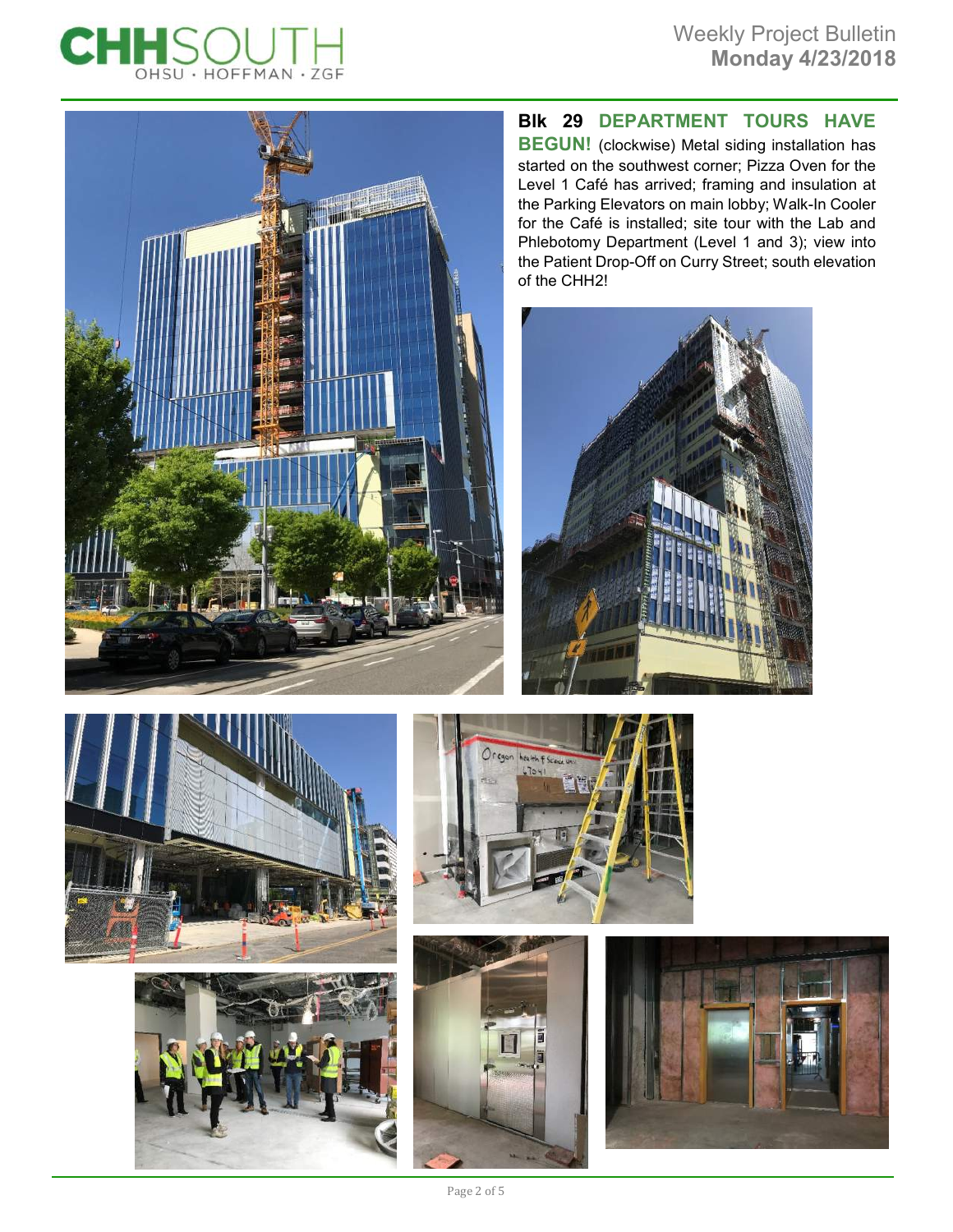

**Blk 28 EXTERIOR WORK ON NORTH AND EAST!** The eastside manlift has been removed. Multiple Safrise Units have been installed on the east and north sides.





# **2. IMPORTANT ACTIVITIES:**

- **Block 25 New Skybridge:** The majority of the exterior work has been completed on the skybridge. Interior connection at CHH1 is continuing.
- **Blk 29 Existing Parking Garage:** Elevator construction progressing. In addition, miscellaneous activities are taking place inside the existing structure. Overhead, low-voltage cable work is underway. Intermittent use of parking stalls will be done as needed.
- **Blk 28 Building:** The north Safrise system crews are installing framing, sheathing, weather barrier and window installation. Installation of elevator 9 from Level B1 to Level 11 is progressing. Workman's permit for elevator usage was obtained last week and the manlift was removed. MEP rough-in and interior wall framing is progressing on all levels. Drywall taping, painting and ceiling grid will continue on L1. Sheetrock is being stocked on Level 11. Flooring will begin on the SE quadrant of Level 1.
- **Blk 29 Building :** Exterior glass panels are being installed on all south, west and east sides of the building. Curtain-wall panels installation will continue until mid May. Interior development is active on all levels of the building. Vertical shaft work for mechanical/electrical risers are underway on the upper levels. Level 1 Café Pizza Oven and walk-in refrigerator unit is installed. Deliveries will continue to be received on both SW Moody Avenue and SW Curry Street, where lane closures are permitted.
- **Blk 29 Tower Crane Dismantle:** Work on the exterior is nearing completion, and the tower crane will no longer be needed. Per the plan below, two cranes will be brought to the job and stationed at the north end of Caruthers Park between May 4 and May 14 to remove the crane. The dismantle will require the north sidewalk and half of the east sidewalk at Caruthers Park to be closed while the cranes are operating. Both lanes of SW Curry between Moody Avenue and SW Bond Avenue will be closed for loading the crane components on the truck. See next page for the dismantling logistical plan.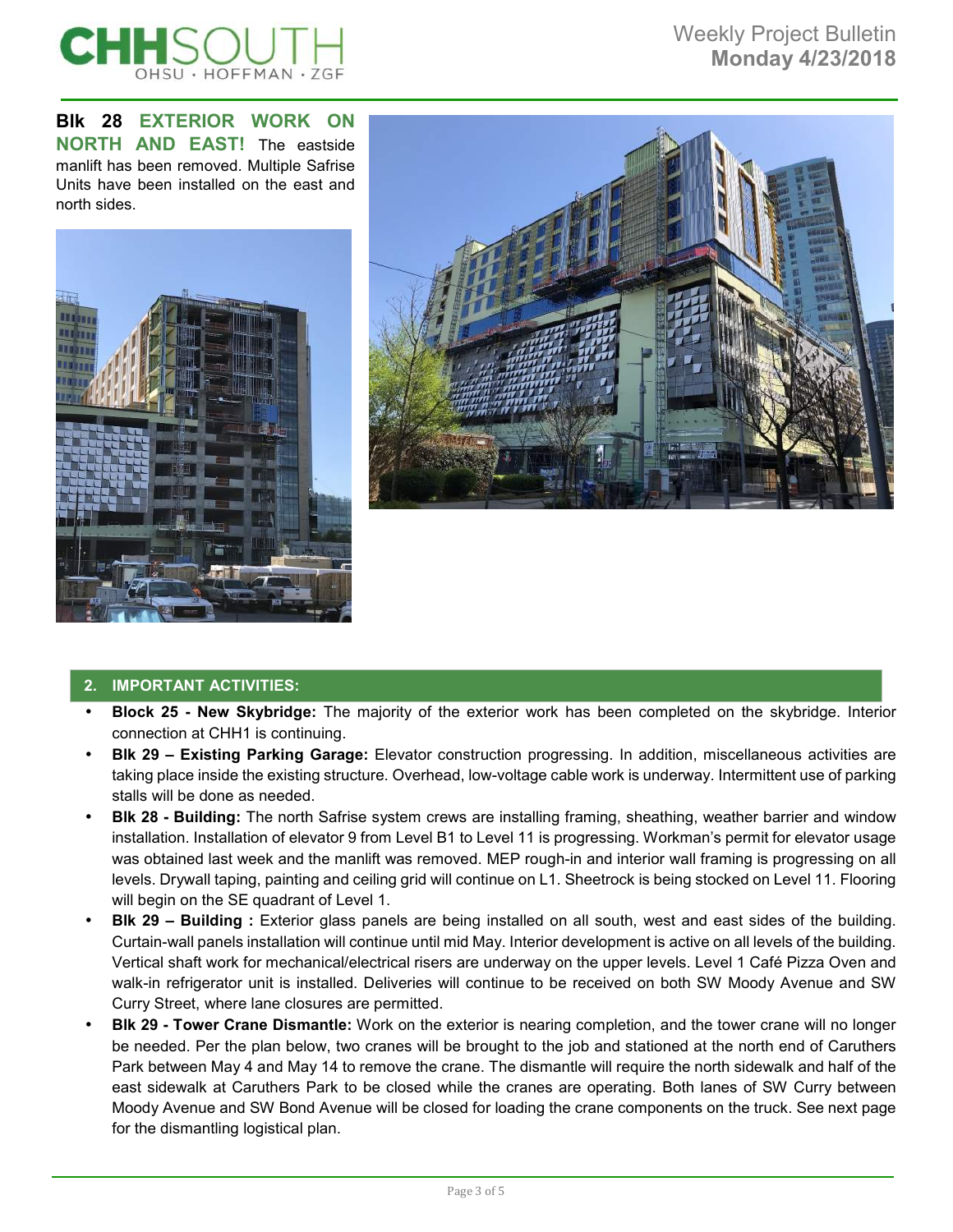



# **3. 6 - WEEK SCHEDULE FORECAST**

|            |                                |    |      |                                     |                                                                          |    | 6-Week Look Ahead                                                            |           |            |    |      |
|------------|--------------------------------|----|------|-------------------------------------|--------------------------------------------------------------------------|----|------------------------------------------------------------------------------|-----------|------------|----|------|
|            | 2016                           |    | 2017 |                                     |                                                                          |    |                                                                              |           | 2018       |    | 2019 |
|            | Q3                             | Q4 | Q1   | Q2                                  | Q3                                                                       | Q4 | Q1                                                                           | Q2        | Q3         | Q4 | Q1   |
|            |                                |    |      |                                     |                                                                          |    |                                                                              | Apr - Jun |            |    |      |
| <b>B28</b> | Fnd/Tunnel/Structure           |    |      | Structure/Façade<br><b>Finishes</b> |                                                                          |    | Startup/Cx                                                                   |           | Transition |    |      |
|            |                                |    |      |                                     | - Exterior metal finish panels, storefront and GH glazing is progressing |    |                                                                              |           |            |    |      |
|            |                                |    |      |                                     | - MEP rough-in progressing on all levels                                 |    |                                                                              |           |            |    |      |
|            |                                |    |      |                                     | - Interior metal stud framing progressing on all levels                  |    |                                                                              |           |            |    |      |
|            |                                |    |      |                                     |                                                                          |    | - Elevators 1 & 2 infrastructure progressing. Elevator 9 goes from L1 - L11. |           |            |    |      |
|            |                                |    |      |                                     |                                                                          |    |                                                                              |           |            |    |      |
| B29        | Foundation/Structure/SkyBridge |    |      | Structure/Façade<br><b>Finishes</b> |                                                                          |    | Fin. /Startup/Cx                                                             |           | Transition |    |      |
|            |                                |    |      |                                     |                                                                          |    | - Exterior glass is being installed west, south and east elevations          |           |            |    |      |
|            |                                |    |      |                                     |                                                                          |    | - Exterior punched windows and siding installation progressing.              |           |            |    |      |
|            |                                |    |      |                                     |                                                                          |    | - MEP rough-in progressing on all levels                                     |           |            |    |      |
|            |                                |    |      |                                     |                                                                          |    | - Interior metal stud framing progressing on all levels                      |           |            |    |      |
|            |                                |    |      |                                     |                                                                          |    | - Interior sheetrock starting on L1 and L7                                   |           |            |    |      |
|            |                                |    |      |                                     |                                                                          |    |                                                                              |           |            |    |      |
|            |                                |    |      |                                     |                                                                          |    |                                                                              |           |            |    |      |